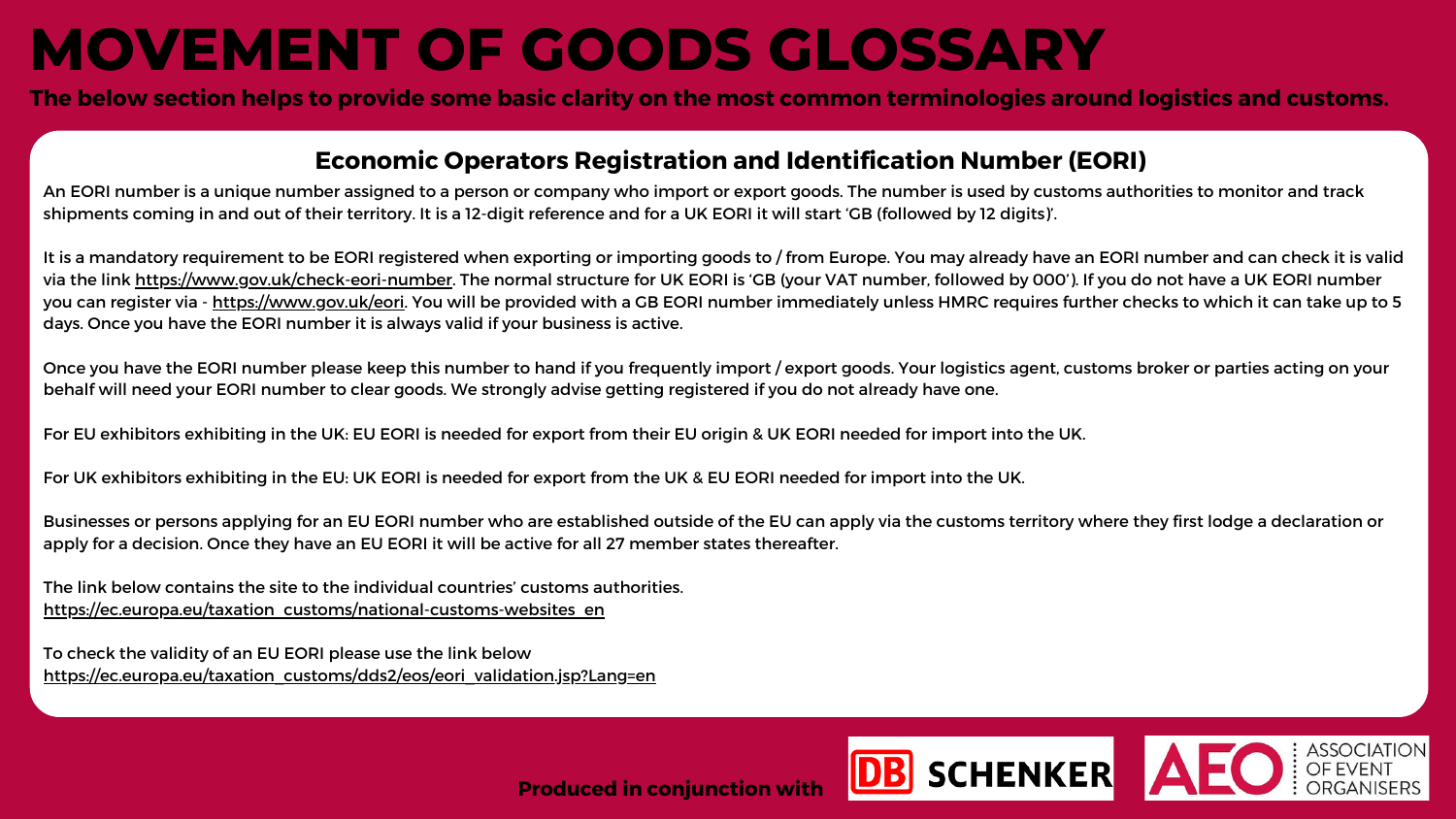### **Commercial invoice**

A commercial invoice is an important and mandatory document required when exporting or importing goods from any country that requires customs formalities. The document should be completed with the relevant information about the goods you intend to ship. Also please visit the link below to what information should be declared on a commercial invoice.

<https://www.dbschenker.com/global/meta/brexit/preparation-tips>



An ATA Carnet or as also known 'passport for goods' is an internationally recognised document that allows you to send goods for temporary admission only without paying duties and import taxes. Not all countries accept ATA Carnets, so it's important to check prior to application. Items that cannot be listed on ATA Carnet range from consumable items, explosives or disposables. An ATA Carnet is valid for the period upon application you request. It is important that the ATA Carnet is cleared back into country of origin before the expiry date. It is very important that the original ATA Carnet is kept in safe hands, we recommend it staying with your freight forwarder as they will need to send to / from required

customs agents.

For more information on ATA Carnet and application please see below link. <https://www.gov.uk/taking-goods-out-uk-temporarily/get-an-ata-carnet>

### **Direct / indirect representative letter**



## **SCHENKER**

Direct or indirect representatives is ultimately the same as power of attorney. The forms determine who is liable for customs declarations. The responsible party should ensure they maintain records for customs audits should they be requested.

A direct representative letter allows the customs representative (normally the appointed logistics agent) to act in the name of and behalf of another party. The represented party (declarant e.g. the exhibitor) is responsible to meet the obligations from the declaration and is also responsible for maintaining records for any customs audits.

An Indirect representative letter allows the customs representative to act on behalf of another person but acts in their own name. Therefore, the customer representative must maintain full records as they can be held equally responsible for customs liabilities.

Only VAT registered companies in the country where the goods are exhibited can act as a direct representative For EU exhibitors who are not VAT registered in the UK the customs representative will act as an indirect representative.